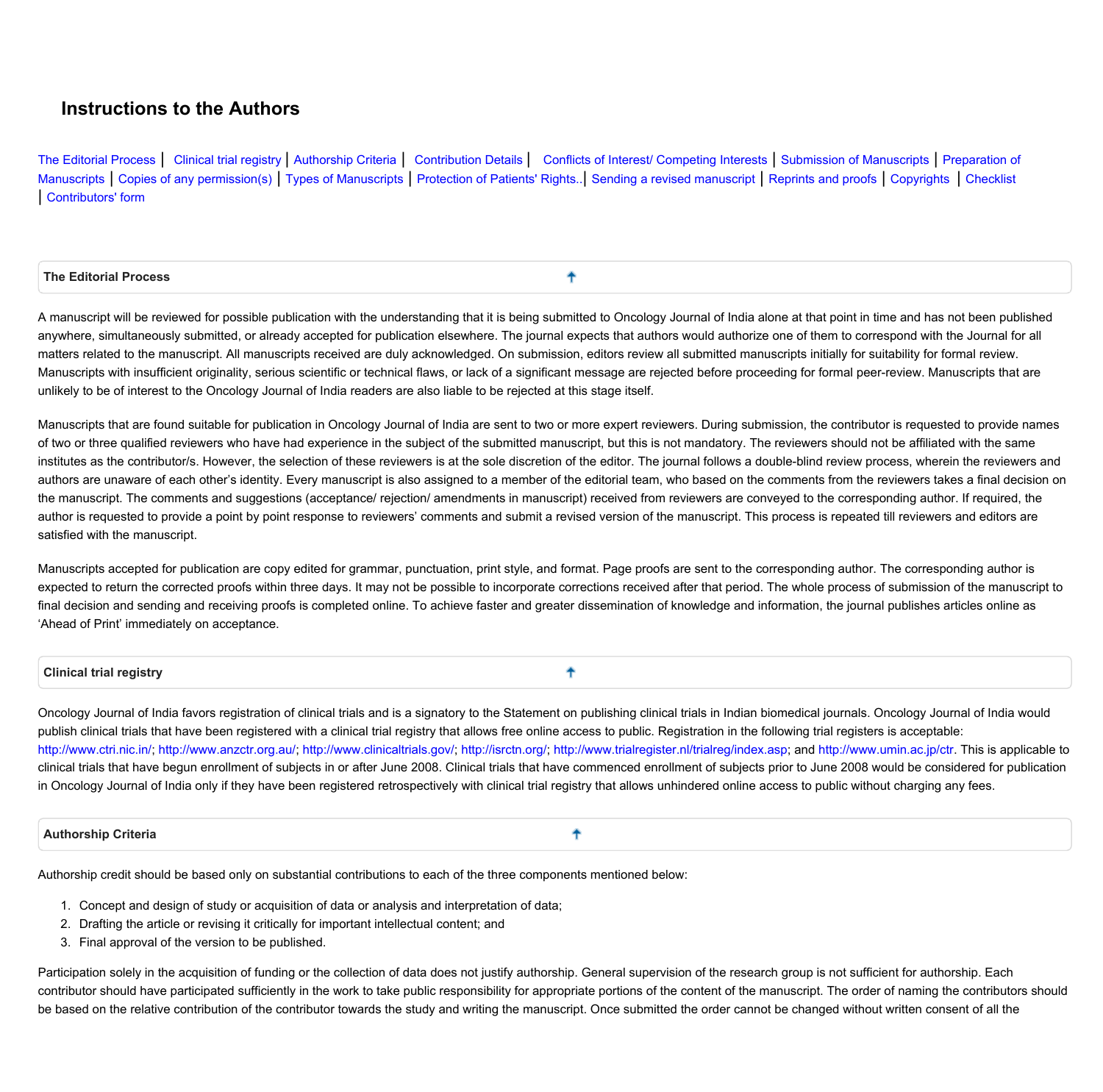contributors. The journal prescribes a maximum number of authors for manuscripts depending upon the type of manuscript, its scope and number of institutions involved (vide infra). The **authors should provide a justification, if the number of authors exceeds these limits.**

Ť

#### <span id="page-1-0"></span> **Contribution Details**

Contributors should provide a description of contributions made by each of them towards the manuscript. Description should be divided in following categories, as applicable: concept, design, definition of intellectual content, literature search, clinical studies, experimental studies, data acquisition, data analysis, statistical analysis, manuscript preparation, manuscript editing and manuscript review. Authors' contributions will be printed along with the article. One or more author should take responsibility for the integrity of the work as a whole from **inception to published article and should be designated as 'guarantor'.** 

<span id="page-1-1"></span>

| <b>Conflicts of Interest/ Competing Interests</b> |
|---------------------------------------------------|
|---------------------------------------------------|

All authors of articles must disclose any and all conflicts of interest they may have with publication of the manuscript or an institution or product that is mentioned in the manuscript and/or is important to the outcome of the study presented. Authors should also disclose conflict of interest with products that compete with those mentioned in their manuscript.

<span id="page-1-2"></span>

| <b>Submission of Manuscripts</b> |  |
|----------------------------------|--|
|                                  |  |

All manuscripts must be submitted on-line through the website [http://www.journalonweb.com/oji.](http://www.journalonweb.com/oji) First time users will have to register at this site. Registration is free but mandatory. Registered authors can keep track of their articles after logging into the site using their user name and password.

#### **Article processing charge:**

**The journal charges following fee on acceptance**

**Case Report: US \$ 100 (for overseas authors), INR 3500 (for authors from India)**

**Original Article, Review Article: US \$ 150 (for overseas authors), INR 5000 (for authors from India)**

(As mandated by the Indian Government and based on the GST Law and procedures, Wolters Kluwer India Private Ltd, would be charging GST @18% on fees collected from Indian authors with effect from 1st July 2017. The said tax will be in addition to the prices maintained on the website to be collected from the authors and will be paid to the Indian Government..)

**If you experience any problems, please contact the editorial office by e-mail at editor [AT] ojionline.org**

The submitted manuscripts that are not as per the "Instructions to Authors" would be returned to the authors for technical correction, before they undergo editorial/ peer-review. Generally, **the manuscript should be submitted in the form of two separate files:**

## **[1] Title Page/First Page File/covering letter:**

**This file should provide**

- 1. The type of manuscript (original article, case report, review article, Letter to editor, Images, etc.) title of the manuscript, running title, names of all authors/ contributors (with their highest academic degrees, designation and affiliations) and name(s) of department(s) and/ or institution(s) to which the work should be credited, . All information which can reveal **your identity should be here. Use text/rtf/doc files. Do not zip the files.**
- 2. The total number of pages, total number of photographs and word counts separately for abstract and for the text (excluding the references, tables and abstract), word counts for **introduction + discussion in case of an original article;**
- **3. Source(s) of support in the form of grants, equipment, drugs, or all of these;**
- 4. Acknowledgement, if any. One or more statements should specify 1) contributions that need acknowledging but do not justify authorship, such as general support by a departmental chair; 2) acknowledgments of technical help; and 3) acknowledgments of financial and material support, which should specify the nature of the support. This should be included in **the title page of the manuscript and not in the main article file.**
- 5. If the manuscript was presented as part at a meeting, the organization, place, and exact date on which it was read. A full statement to the editor about all submissions and previous reports that might be regarded as redundant publication of the same or very similar work. Any such work should be referred to specifically, and referenced in the new paper. Copies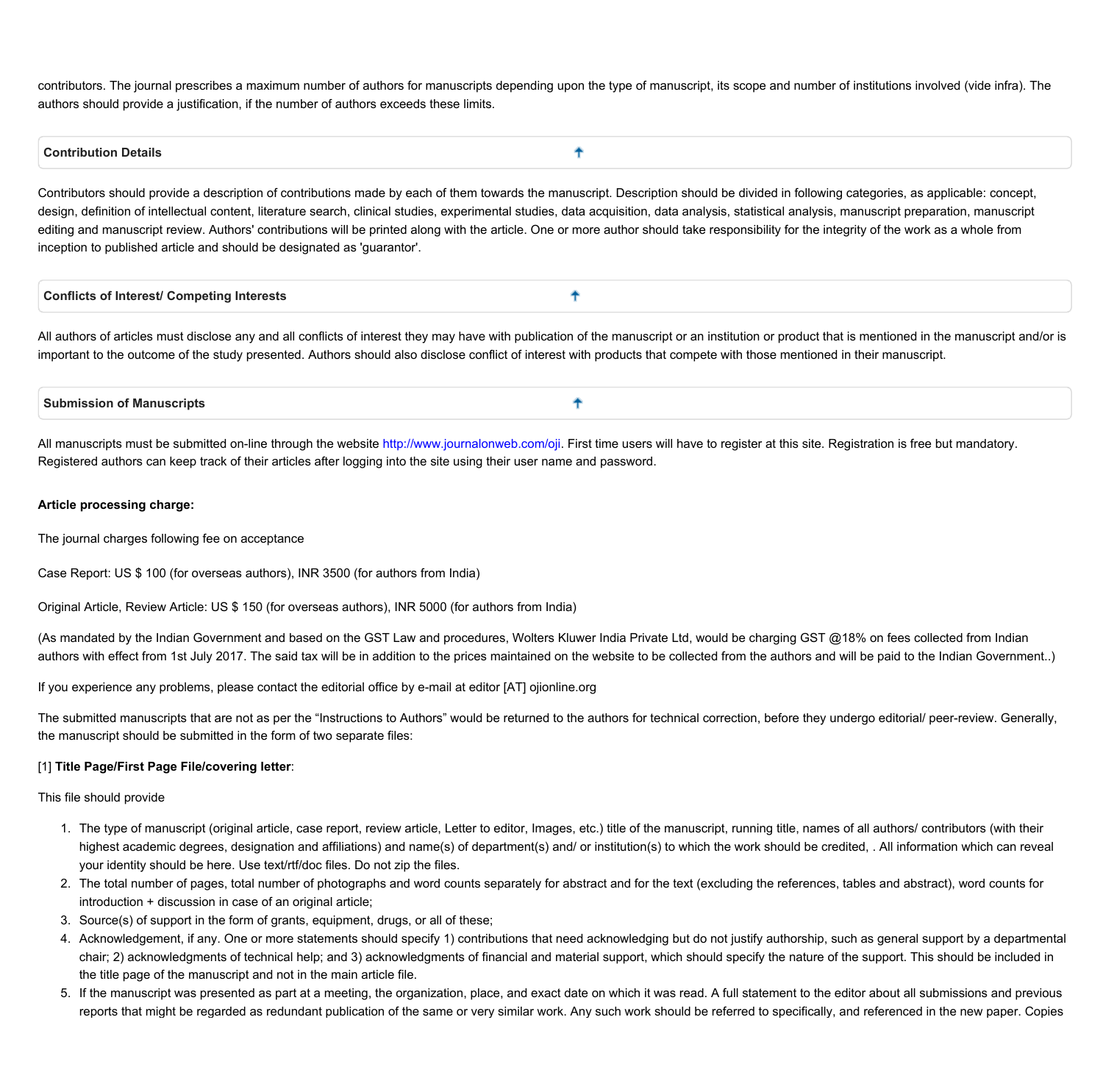of such material should be included with the submitted paper, to help the editor decide how to handle the matter.

- 6. Registration number in case of a clinical trial and where it is registered (name of the registry and its URL)
- 7. Conflicts of Interest of each author/contributor. A statement of financial or other relationships that might lead to a conflict of interest, if that information is not included in the **manuscript itself or in an authors' form**
- **8. Criteria for inclusion in the authors'/ contributors' list**
- 9. A statement that the manuscript has been read and approved by all the authors, that the requirements for authorship as stated earlier in this document have been met, and that each author believes that the manuscript represents honest work, if that information is not provided in another form (see below); and
- 10. The name, address, e-mail, and telephone number of the corresponding author, who is responsible for communicating with the other authors about revisions and final approval of **the proofs, if that information is not included on the manuscript itself.**

[2] Blinded Article file: The main text of the article, beginning from Abstract till References (including tables) should be in this file. The file must not contain any mention of the authors' names or initials or the institution at which the study was done or acknowledgements. Page headers/running title can include the title but not the authors' names. Manuscripts not in compliance with the Journal's blinding policy will be returned to the corresponding author. Use rtf/doc files. Do not zip the files. Limit the file size to 1 MB. Do not incorporate images in the file. If file size is large, graphs can be submitted as images separately without incorporating them in the article file to reduce the size of the file. The pages should be numbered **consecutively, beginning with the first page of the blinded article file.**

[3] Images: Submit good quality color images. Each image should be less than 2 MB in size. Size of the image can be reduced by decreasing the actual height and width of the images (keep up to 1600 x 1200 pixels or 5-6 inches). Images can be submitted as jpeg files. Do not zip the files. Legends for the figures/images should be included at the end of the article file.

[4] The contributors' / copyright transfer form (template provided below) has to be submitted in original with the signatures of all the contributors within two weeks of submission via courier, fax or email as a scanned image. Print ready hard copies of the images (one set) or digital images should be sent to the journal office at the time of submitting revised **manuscript. High resolution images (up to 5 MB each) can be sent by email.**

Contributors' form / copyright transfer form can be submitted online from the authors' area on [http://www.journalonweb.com/oji.](http://www.journalonweb.com/oji)

<span id="page-2-0"></span> **Preparation of Manuscripts** ╇

Manuscripts must be prepared in accordance with "Uniform requirements for Manuscripts submitted to Biomedical Journals" developed by the International Committee of Medical Journal Editors (October 2008). The uniform requirements and specific requirement of Oncology Journal of India are summarized below. Before submitting a manuscript, contributors are requested to check for the latest instructions available. Instructions are also available from the website of the journal [\(http://www.ojionline.org](https://www.ojionline.org)) and from the manuscript submission site **[http://www.journalonweb.com/oji\)](http://www.journalonweb.com/oji).**

**Oncology Journal of India accepts manuscripts written in American English.**

<span id="page-2-1"></span>

|--|--|

It is the responsibility of authors/ contributors to obtain permissions for reproducing any copyrighted material. A copy of the permission obtained must accompany the manuscript. Copies of any and all published articles or other manuscripts in preparation or submitted elsewhere that are related to the manuscript must also accompany the manuscript.

<span id="page-2-2"></span>

## **Original articles:**

These include randomized controlled trials, intervention studies, studies of screening and diagnostic test, outcome studies, cost effectiveness analyses, case-control series, and surveys with high response rate. The text of original articles amounting to up to 3000 words (excluding Abstract, references and Tables) should be divided into sections with the headings Abstract, **Key-words, Introduction, Material and Methods, Results, Discussion, References, Tables and Figure legends.**

**Introduction: State the purpose and summarize the rationale for the study or observation.** 

**Materials and Methods: It should include and describe the following aspects:**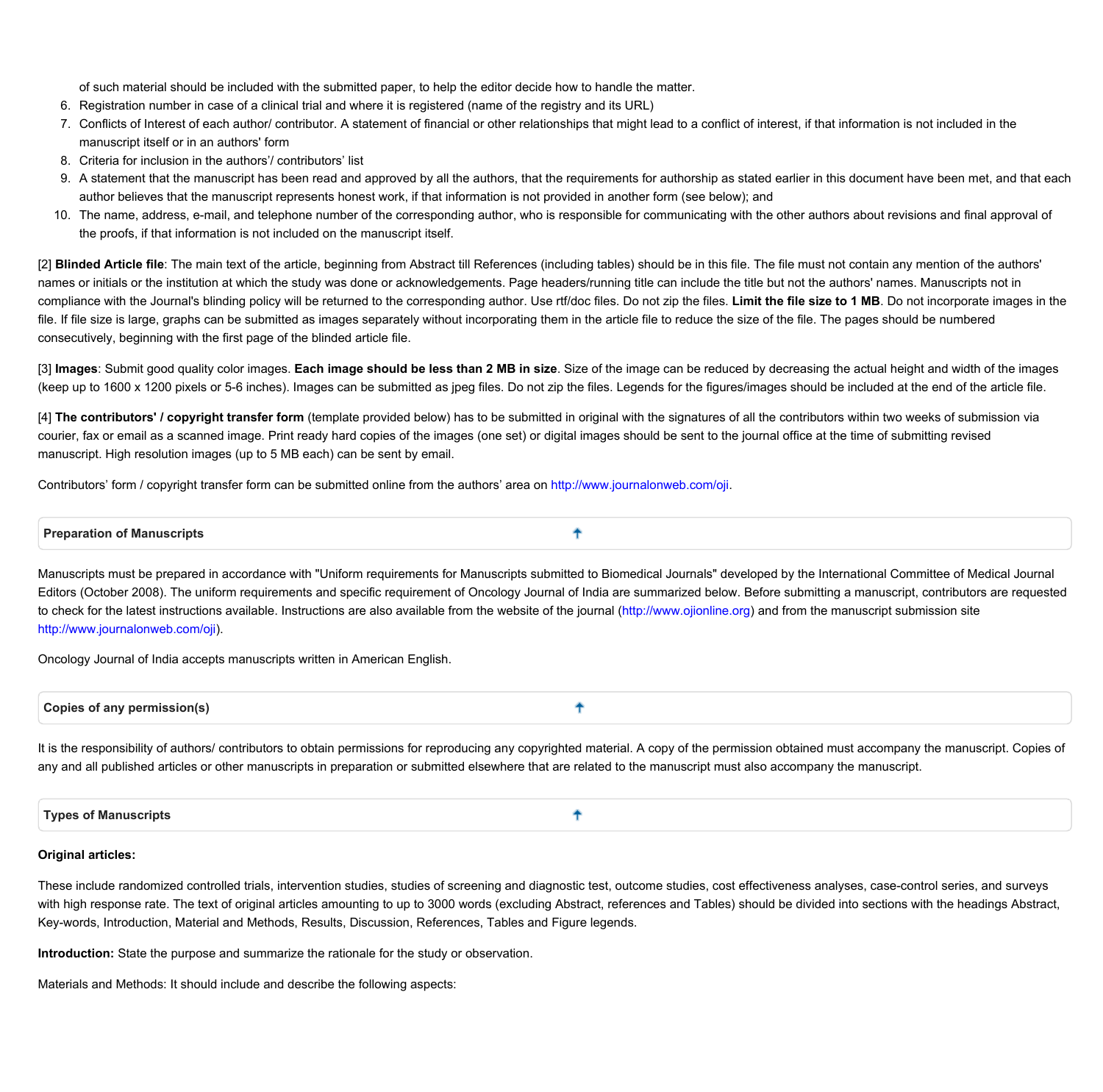Ethics: When reporting studies on human beings, indicate whether the procedures followed were in accordance with the ethical standards of the responsible committee on human experimentation (institutional or regional) and with the Helsinki Declaration of 1975, as revised in 2000 (available

at https://www.wma.net/policies-post/wma-declaration-of-helsinki-ethical-principles-for-medical-research-involving-human-subjects/). For prospective studies involving human participants, authors are expected to mention about approval of (regional/ national/ institutional or independent Ethics Committee or Review Board, obtaining informed consent from adult research participants and obtaining assent for children aged over 7 years participating in the trial. The age beyond which assent would be required could vary as per regional and/ or national guidelines. Ensure confidentiality of subjects by desisting from mentioning participants' names, initials or hospital numbers, especially in illustrative material. When reporting experiments on animals, indicate whether the institution's or a national research council's guide for, or any national law on the care and use of laboratory animals was followed.

Evidence for approval by a local Ethics Committee (for both human as well as animal studies) must be supplied by the authors on demand. Animal experimental procedures should be as humane as possible and the details of anesthetics and analgesics used should be clearly stated. The ethical standards of experiments must be in accordance with the guidelines provided by the CPCSEA and World Medical Association Declaration of Helsinki on Ethical Principles for Medical Research Involving Humans for studies involving experimental animals and human beings, respectively). The journal will not consider any paper which is ethically unacceptable. A statement on ethics committee permission and ethical practices must be included in all **research articles under the 'Materials and Methods' section.**

## *Study design:*

Selection and Description of Participants: Describe your selection of the observational or experimental participants (patients or laboratory animals, including controls) clearly, including eligibility and exclusion criteria and a description of the source population. Technical information: Identify the methods, apparatus (give the manufacturer's name and address in parentheses), and procedures in sufficient detail to allow other workers to reproduce the results. Give references to established methods, including statistical methods (see below); provide references and brief descriptions for methods that have been published but are not well known; describe new or substantially modified methods, give reasons for using them, and evaluate their limitations. Identify precisely all drugs and chemicals used, including generic name(s), dose(s), and route(s) of administration.

Reports of randomized clinical trials should present information on all major study elements, including the protocol, assignment of interventions (methods of randomization, concealment of allocation to treatment groups), and the method of masking (blinding), based on the CONSORT Statement (http://www.consort-statement.org).

## **Reporting Guidelines for Specific Study Designs**

| Guideline                 | Type of Study Source                                                                                   |                                                                                          |
|---------------------------|--------------------------------------------------------------------------------------------------------|------------------------------------------------------------------------------------------|
| <b>STROBE</b>             | Observational<br>studies<br>including<br>cohort,<br>case-control.<br>and<br>cross-sectional<br>studies | https://www.strobe-statement.org/index.php?id=available-checklists                       |
| <b>CONSORT</b> controlled | Randomized<br>trials                                                                                   | http://www.consort-statement.org                                                         |
| <b>SQUIRE</b>             | Quality<br>improvement<br>projects                                                                     | http://squire-statement.org/index.cfm?fuseaction=Page.ViewPage&PageID=471                |
| <b>PRISMA</b>             | Systematic<br>reviews<br>meta-analyses                                                                 | and http://prisma-statement.org/PRISMAStatement/Checklist.aspx                           |
| <b>STARD</b>              | <b>Studies</b><br>οf<br>diagnostic<br>accuracy                                                         | https://pubs.rsna.org/doi/full/10.1148/radiol.2015151516                                 |
| <b>CARE</b>               | Case Reports                                                                                           | https://www.care-statement.org/checklist                                                 |
| <b>AGREE</b>              | Clinical<br>Practice<br>Guidelines                                                                     | https://www.agreetrust.org/wp-content/uploads/2016/02/AGREE-Reporting-Checklist-2016.pdf |

**The reporting guidelines for other type of studies can be found at <https://www.equator-network.org/reporting-guidelines/>.** 

Statistics: Whenever possible quantify findings and present them with appropriate indicators of measurement error or uncertainty (such as confidence intervals). Authors should report losses to observation (such as, dropouts from a clinical trial). When data are summarized in the Results section, specify the statistical methods used to analyze them. Avoid non-technical uses of technical terms in statistics, such as 'random' (which implies a randomizing device), 'normal', 'significant', 'correlations', and 'sample'. Define statistical terms, abbreviations, and most symbols. Specify the computer software used. Use upper italics (P0.048). For all P values include the exact value and not less than 0.05 or 0.001. Mean differences in continuous variables, proportions in categorical variables and relative risks including odds ratios and hazard ratios should be accompanied by their confidence intervals.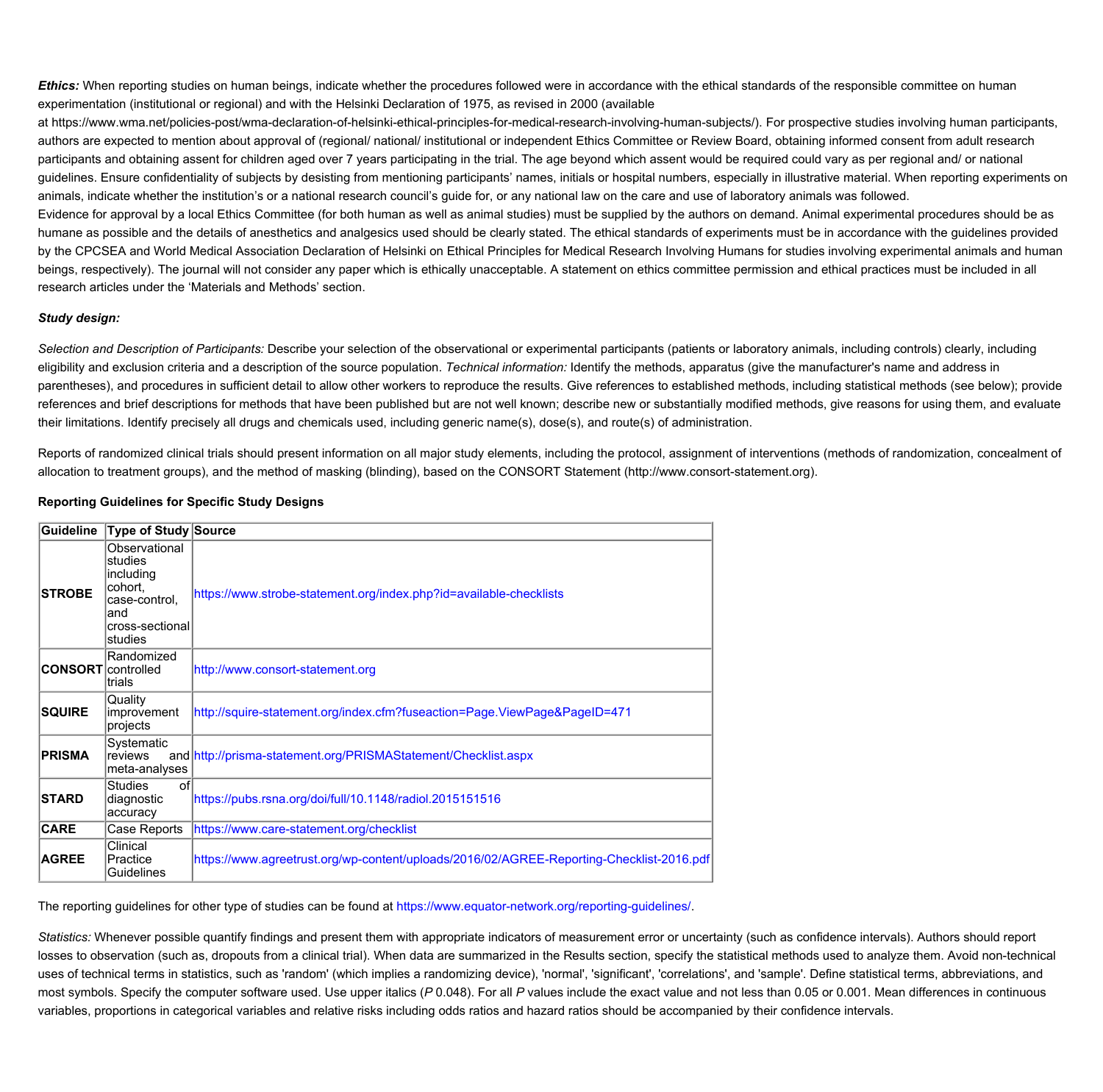Results: Present your results in a logical sequence in the text, tables, and illustrations, giving the main or most important findings first. Do not repeat in the text all the data in the tables or illustrations; emphasize or summarize only important observations. Extra- or supplementary materials and technical detail can be placed in an appendix where it will be accessible but will not interrupt the flow of the text; alternatively, it can be published only in the electronic version of the journal.

When data are summarized in the Results section, give numeric results not only as derivatives (for example, percentages) but also as the absolute numbers from which the derivatives were calculated, and specify the statistical methods used to analyze them. Restrict tables and figures to those needed to explain the argument of the paper and to assess its support. Use graphs as an alternative to tables with many entries; do not duplicate data in graphs and tables. Where scientifically appropriate, analyses of the data by variables such as age and sex should be **included.**

Discussion: Include summary of key findings (primary outcome measures, secondary outcome measures, results as they relate to a prior hypothesis); Strengths and limitations of the study (study question, study design, data collection, analysis and interpretation); Interpretation and implications in the context of the totality of evidence (is there a systematic review to refer to, if not, could one be reasonably done here and now?, what this study adds to the available evidence, effects on patient care and health policy, possible mechanisms); Controversies raised by this study; and Future research directions (for this particular research collaboration, underlying mechanisms, clinical research).

Do not repeat in detail data or other material given in the Introduction or the Results section. In particular, contributors should avoid making statements on economic benefits and costs unless their manuscript includes economic data and analyses. Avoid claiming priority and alluding to work that has not been completed. New hypotheses may be stated if needed, however they should be clearly labeled as such. About 30 references can be included. These articles generally should not have more than six authors.

#### **Review Articles:**

It is expected that these articles would be written by individuals who have done substantial work on the subject or are considered experts in the field. A short summary of the work done by **the contributor(s) in the field of review should accompany the manuscript.**

The prescribed word count is up to 3000 words excluding tables, references and abstract. The manuscript may have about 90 references. The manuscript should have an unstructured Abstract (250 words) representing an accurate summary of the article. The section titles would depend upon the topic reviewed. Authors submitting review article should include a section describing the methods used for locating, selecting, extracting, and synthesizing data. These methods should also be summarized in the abstract.

The journal expects the contributors to give post-publication updates on the subject of review. The update should be brief, covering the advances in the field after the publication of the article and should be sent as a letter to editor, as and when major development occurs in the field.

#### **Case reports:**

New, interesting and rare cases can be reported. They should be unique, describing a great diagnostic or therapeutic challenge and providing a learning point for the readers. Cases with clinical significance or implications will be given priority. These communications could be of up to 1000 words (excluding Abstract and references) and should have the following headings: **Abstract (unstructured), Key-words, Introduction, Case report, Discussion, Reference, Tables and Legends in that order.**

The manuscript could be of up to 1000 words (excluding references and abstract) and could be supported with up to 10 references. Case Reports could be authored by up to four authors.

## **Letter to the Editor:**

These should be short and decisive observations. They should preferably be related to articles previously published in the Journal or views expressed in the journal. They should not be preliminary observations that need a later paper for validation. The letter could have up to 500 words and 5 references. It could be generally authored by not more than four authors.

## *Other:*

**Editorial, Guest Editorial, Commentary and Opinion are solicited by the editorial board.**

# *References*

References should be numbered consecutively in the order in which they are first mentioned in the text (not in alphabetic order). Identify references in text, tables, and legends by Arabic numerals in superscript with square bracket after the punctuation marks. References cited only in tables or figure legends should be numbered in accordance with the sequence established by the first identification in the text of the particular table or figure. Use the style of the examples below, which are based on the formats used by the NLM in Index Medicus. The titles of journals should be abbreviated according to the style used in Index Medicus. Use complete name of the journal for non-indexed journals. Avoid using abstracts as references. Information from manuscripts submitted but not accepted should be cited in the text as "unpublished observations" with written permission from the source. Avoid citing a "personal communication" unless it provides essential information not available from a public source, in which case the name of the person and date of communication should be cited in parentheses in the text. The commonly cited types of references are shown here, for other types of references such as newspaper items please refer to ICMJE Guidelines (http://www.icmje.org or **[http://www.nlm.nih.gov/bsd/uniform\\_requirements.html\)](https://www.nlm.nih.gov/bsd/uniform_requirements.html).**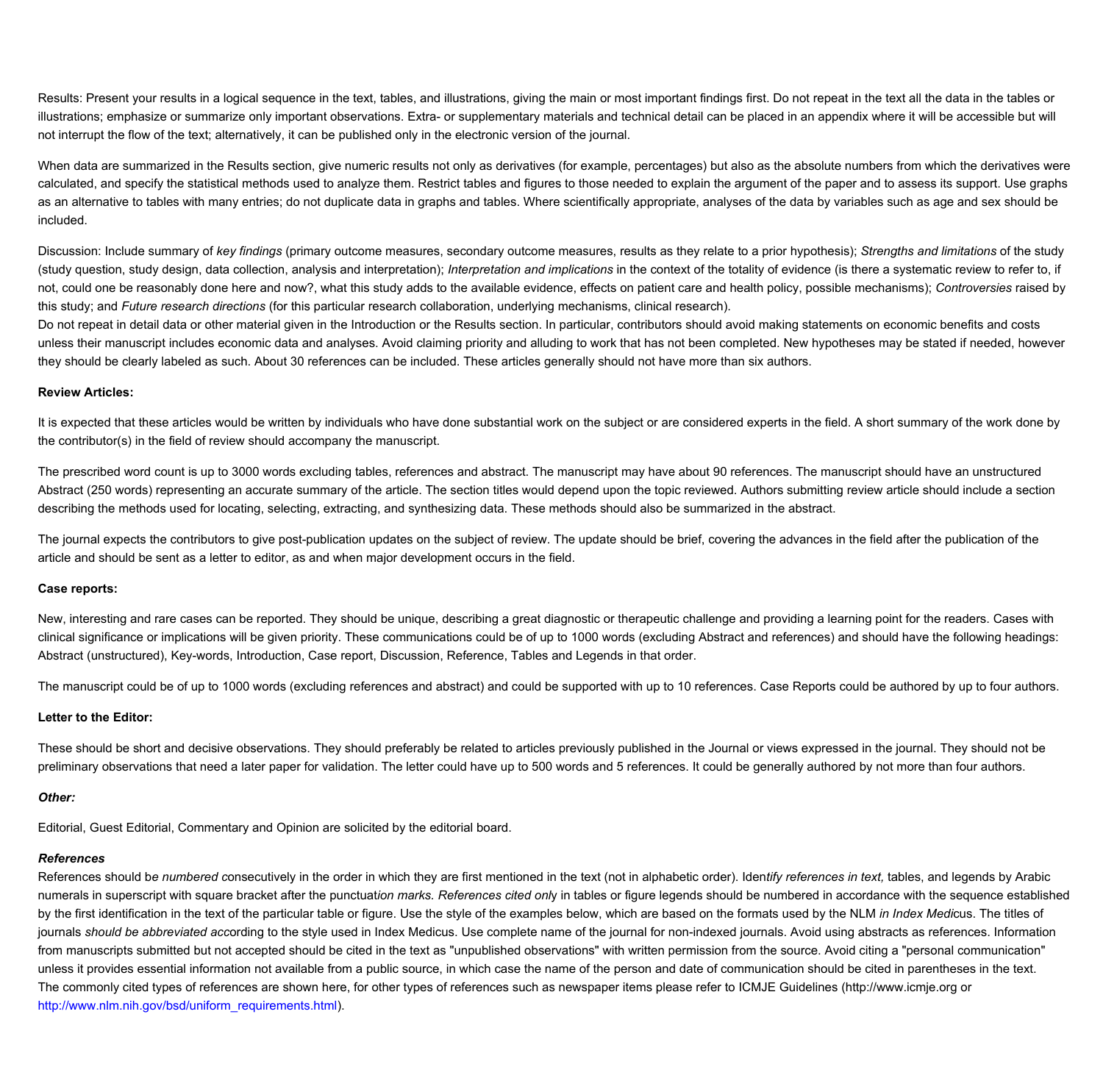## *Articles in Journals*

- 1. Standard journal article (for up to six authors): Parija S C, Ravinder PT, Shariff M. Detection of hydatid antigen in the fluid samples from hydatid cysts by co-agglutination. Trans. **R.Soc. Trop. Med. Hyg.1996; 90:255–256.**
- 2. Standard journal article (for more than six authors): List the first six contributors followed by et al.

Roddy P, Goiri J, Flevaud L, Palma PP, Morote S, Lima N. et al., Field Evaluation of a Rapid Immunochromatographic Assay for Detection of Trypanosoma cruzi Infection by Use of Whole **Blood. J. Clin. Microbiol. 2008; 46: 2022-2027.**

1. Volume with supplement: Otranto D, Capelli G, Genchi C: Changing distribution patterns of canine vector borne diseases in Italy: leishmaniosis vs. dirofilariosis. Parasites & Vectors **2009; Suppl 1:S2.** 

#### *Books and Other Monographs*

- 1. Personal author(s): Parija SC. Textbook of Medical Parasitology. 3rd ed. All India Publishers and Distributors. 2008.
- 2. Editor(s), compiler(s) as author: Garcia LS, Filarial Nematodes In: Garcia LS (editor) Diagnostic Medical Parasitology ASM press Washington DC 2007: pp 319-356.
- 3. Chapter in a book: Nesheim M C. Ascariasis and human nutrition. In Ascariasis and its prevention and control, D. W. T. Crompton, M. C. Nesbemi, and Z. S. Pawlowski (eds.). **Taylor and Francis,London, U.K.1989, pp. 87–100.**

#### *Electronic Sources as reference*

Journal article on the Internet: Parija SC, Khairnar K. Detection of excretory Entamoeba histolytica DNA in the urine, and detection of E. histolytica DNA and lectin antigen in the liver abscess pus for the diagnosis of amoebic liver abscess .BMC Microbiology 2007, 7:41.doi:10.1186/1471-2180-7-41.[http://www.biomedcentral.com/1471-2180/7/41](https://www.biomedcentral.com/1471-2180/7/41)

#### *Tables*

- **• Tables should be self-explanatory and should not duplicate textual material.**
- **• Tables with more than 10 columns and 25 rows are not acceptable.**
- Number tables, in Arabic numerals, consecutively in the order of their first citation in the text and supply a brief title for each.
- **• Place explanatory matter in footnotes, not in the heading.**
- **• Explain in footnotes all non-standard abbreviations that are used in each table.**
- Obtain permission for all fully borrowed, adapted, and modified tables and provide a credit line in the footnote.
- **• For footnotes use the following symbols, in this sequence: \*, †, ‡, §, ||,¶ , \*\*, ††, ‡‡**
- Tables with their legends should be provided at the end of the text after the references. The tables along with their number should be cited at the relevant place in the text

## *Illustrations (Figures)*

- Upload the images in JPEG format. The file size should be within 1024 kb in size while uploading.
- Figures should be numbered consecutively according to the order in which they have been first cited in the text.
- Labels, numbers, and symbols should be clear and of uniform size. The lettering for figures should be large enough to be legible after reduction to fit the width of a printed column.
- Symbols, arrows, or letters used in photomicrographs should contrast with the background and should be marked neatly with transfer type or by tissue overlay and not by pen.
- **• Titles and detailed explanations belong in the legends for illustrations not on the illustrations themselves.**
- When graphs, scatter-grams or histograms are submitted the numerical data on which they are based should also be supplied.
- **• The photographs and figures should be trimmed to remove all the unwanted areas.**
- If photographs of individuals are used, their pictures must be accompanied by written permission to use the photograph.
- If a figure has been published elsewhere, acknowledge the original source and submit written permission from the copyright holder to reproduce the material. A credit line should **appear in the legend for such figures.**
- Legends for illustrations: Type or print out legends (maximum 40 words, excluding the credit line) for illustrations using double spacing, with Arabic numerals corresponding to the illustrations. When symbols, arrows, numbers, or letters are used to identify parts of the illustrations, identify and explain each one in the legend. Explain the internal scale **(magnification) and identify the method of staining in photomicrographs.**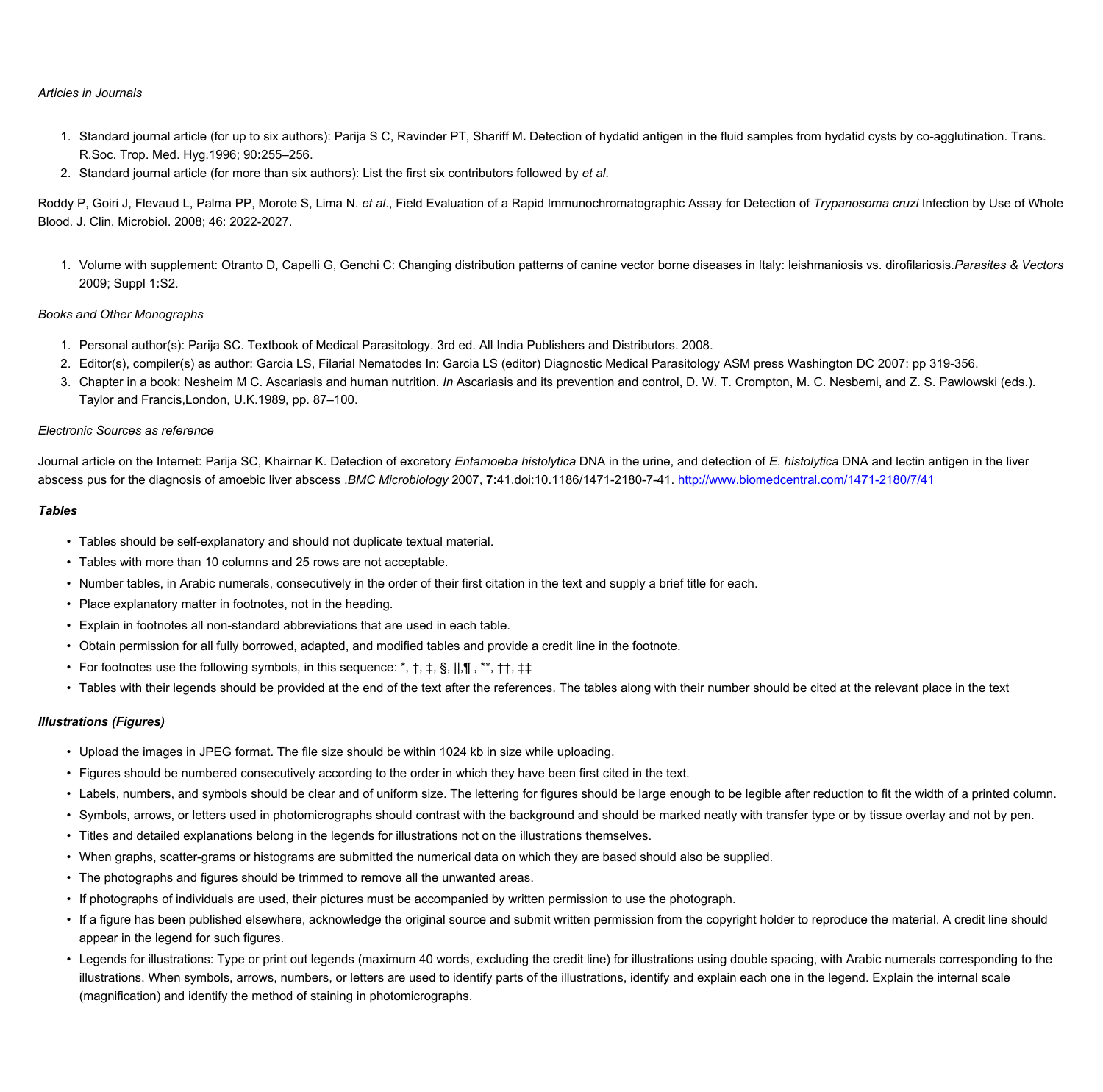• Final figures for print production: Send sharp, glossy, un-mounted, color photographic prints, with height of 4 inches and width of 6 inches at the time of submitting the revised manuscript. Print outs of digital photographs are not acceptable. If digital images are the only source of images, ensure that the image has minimum resolution of 300 dpi or 1800 x 1600 pixels in TIFF format. Send the images on a CD. Each figure should have a label pasted (avoid use of liquid gum for pasting) on its back indicating the number of the figure, the running title, top of the figure and the legends of the figure. Do not write the contributor/s' name/s. Do not write on the back of figures, scratch, or mark them by using paper clips.

٠

• The Journal reserves the right to crop, rotate, reduce, or enlarge the photographs to an acceptable size.

## <span id="page-6-0"></span>**Protection of Patients' Rights to Privacy**

Identifying information should not be published in written descriptions, photographs, sonograms, CT scans, etc., and pedigrees unless the information is essential for scientific purposes and the patient (or parent or guardian, wherever applicable) gives informed consent for publication. Authors should remove patients' names from figures unless they have obtained informed **consent from the patients. The journal abides by ICMJE guidelines:**

- 1. Authors, not the journals nor the publisher, need to obtain the patient consent form before the publication and have the form properly archived. The consent forms are not to be **uploaded with the cover letter or sent through email to editorial or publisher offices.**
- 2. If the manuscript contains patient images that preclude anonymity, or a description that has obvious indication to the identity of the patient, a statement about obtaining informed **patient consent should be indicated in the manuscript.**

#### <span id="page-6-1"></span>**Sending a revised manuscript**

The revised version of the manuscript should be submitted online in a manner similar to that used for submission of the manuscript for the first time. However, there is no need to submit the "First Page" or "Covering Letter" file while submitting a revised version. When submitting a revised manuscript, contributors are requested to include, the 'referees' remarks along with point to point clarification at the beginning in the revised file itself. In addition, they are expected to mark the changes as underlined or colored text in the article.

╇

<span id="page-6-2"></span>牛 **Reprints and proofs** 

Journal provides no free printed reprints. Authors can purchase reprints, payment for which should be done at the time of submitting the proofs.

#### *Publication schedule*

The journal publishes articles on its website immediately on acceptance and follows a 'continuous publication' schedule. Articles are compiled for 'print on demand' semiannual issues.

#### **Article processing charge:**

**The journal charges following fee on acceptance**

**Case Report: US \$ 100 (for overseas authors), INR 3500 (for authors from India)**

**Original Article, Review Article: US \$ 150 (for overseas authors), INR 5000 (for authors from India)**

(As mandated by the Indian Government and based on the GST Law and procedures, Wolters Kluwer India Private Ltd, would be charging GST @18% on fees collected from Indian authors with effect from 1st July 2017. The said tax will be in addition to the prices maintained on the website to be collected from the authors and will be paid to the Indian Government..)

٠

#### <span id="page-6-3"></span>**Copyrights**

The entire contents of the Oncology Journal of India are protected under Indian and international copyrights. The Journal, however, grants to all users a free, irrevocable, worldwide, perpetual right of access to, and a license to copy, use, distribute, perform and display the work publicly and to make and distribute derivative works in any digital medium for any reasonable non-commercial purpose, subject to proper attribution of authorship and ownership of the rights. The journal also grants the right to make small numbers of printed copies for **their personal non-commercial use under Creative Commons Attribution-Noncommercial-Share Alike 4.0 International Public License.**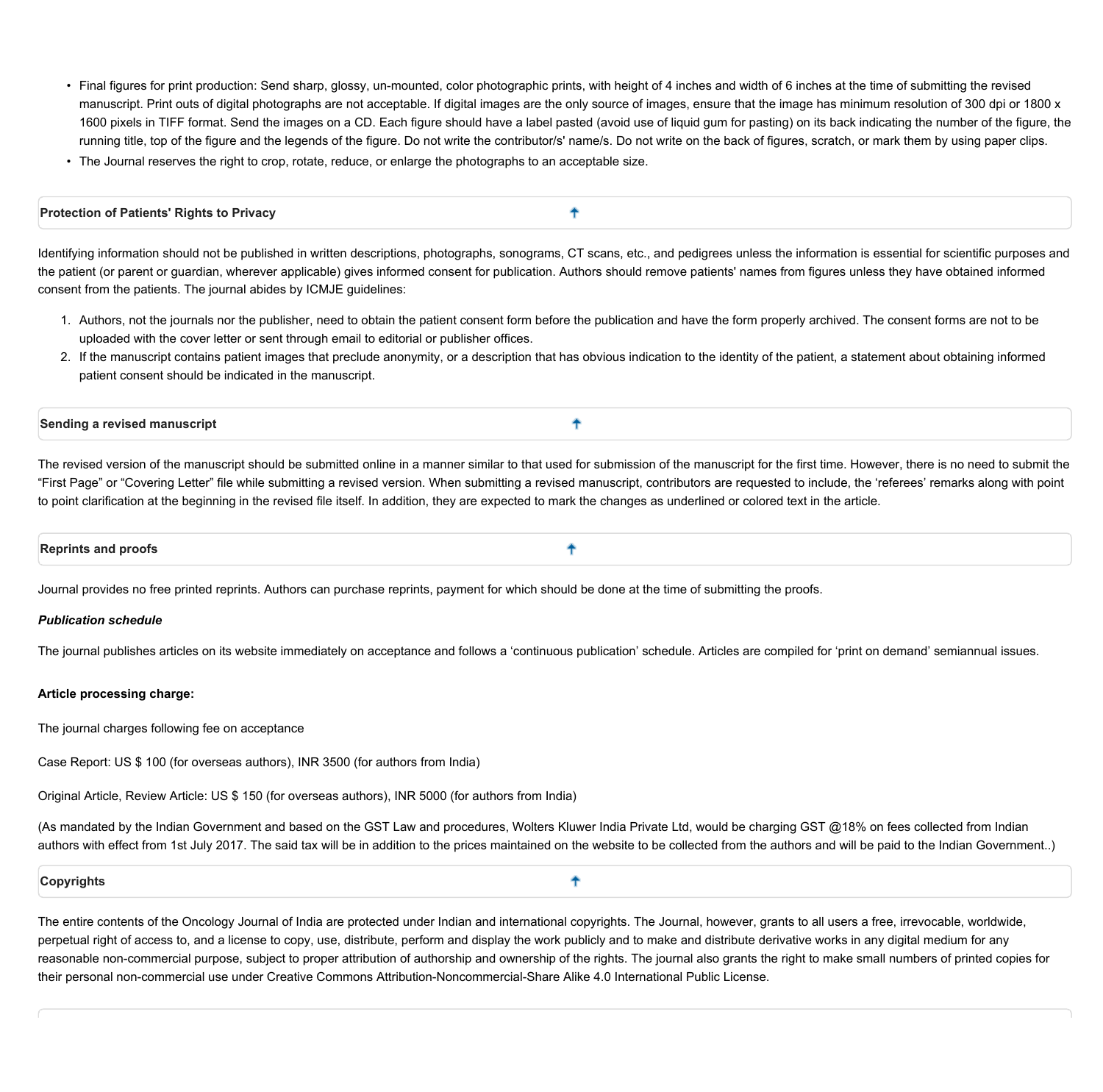## <span id="page-7-0"></span>**Covering letter**

- **• Signed by all contributors**
- **• Previous publication / presentations mentioned**
- **• Source of funding mentioned**
- **• Conflicts of interest disclosed**

#### **Authors**

- **• Last name and given name provided along with Middle name initials (where applicable)**
- **• Author for correspondence, with e-mail address provided**
- **• Number of contributors restricted as per the instructions**
- · Identity not revealed in paper except title page (e.g. name of the institute in Methods, citing previous study as 'our study', names on figure labels, name of institute in photographs, **etc.)**

## **Presentation and format**

- **• Double spacing**
- **• Margins 2.5 cm from all four sides**
- **• Page numbers included at bottom**
- **• Title page contains all the desired information**
- **• Running title provided (not more than 50 characters)**
- **• Abstract page contains the full title of the manuscript**
- Abstract provided (structured abstract of 250 words for original articles, unstructured abstracts of about 150 words for all other manuscripts excluding letters to the Editor)
- **• Key words provided (three or more)**
- **• Introduction of 75-100 words**
- **• Headings in title case (not ALL CAPITALS)**
- **• The references cited in the text should be after punctuation marks, in superscript with square bracket.**
- **• References according to the journal's instructions, punctuation marks checked**
- **• Send the article file without 'Track Changes'**

#### **Language and grammar**

- **• Uniformly American English**
- Write the full term for each abbreviation at its first use in the title, abstract, keywords and text separately unless it is a standard unit of measure. Numerals from 1 to 10 spelt out
- **• Numerals at the beginning of the sentence spelt out**
- **• Check the manuscript for spelling, grammar and punctuation errors**
- **• If a brand name is cited, supply the manufacturer's name and address (city and state/country).**
- **• Species names should be in italics**

#### **Tables and figures**

- **• No repetition of data in tables and graphs and in text**
- **• Actual numbers from which graphs drawn, provided**
- **• Figures necessary and of good quality (colour)**
- **• Table and figure numbers in Arabic letters (not Roman)**
- **• Labels pasted on back of the photographs (no names written)**
- **• Figure legends provided (not more than 40 words)**
- **• Patients' privacy maintained (if not permission taken)**
- **• Credit note for borrowed figures/tables provided**
- **• Write the full term for each abbreviation used in the table as a footnote**